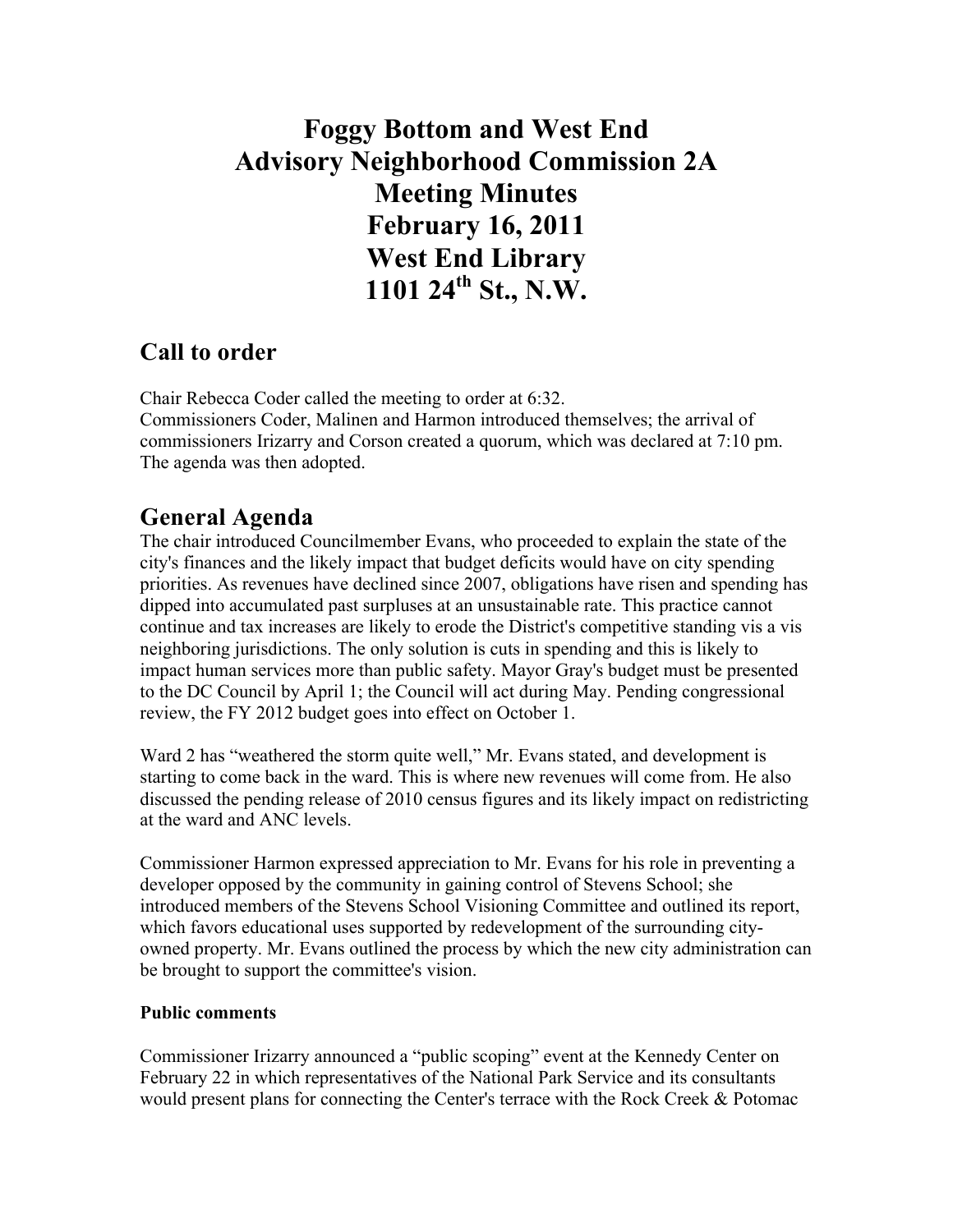Trail on the riverside below.

Alicia Pollock announced that co-authors of a new book on Foggy Bottom and the West End would speak and sign books at the Foggy Bottom Association meeting of February 22.

Ellie Becker announced the West End Library book sale on March 12.

## **Safety Report**

Sgt. Phillips of the Metropolitan Police Department reported that crime in PSA 207 was down with recent burglary arrests. Automobile break-ins were a continuing problem. Most crime in the neighborhood centered on George Washington University facilities: the hospital and domitories. A cooperative agreement between MPD and university police that would give MPD access to such premises is in place. In response to a question from Commissioner Corson, Michael Akin of GWU explained that several universities in Washington have working agreements with the MPD.

### **Special events and projects**

Bruce R. Beall of DC Water introduced colleagues and described Project CSO33, which is designed to separate storm water and sewerage drainage along the perimeter of Rock Creek Park. The project will begin in March and must be completed before another DC Water project on the cross-town tunnel can begin in October. That project will extend to April 2013. Discussion focused on the impact of the two projects on Francis Field.

Diane R. Thomas of the Greater Washington Sports Alliance announced the National Marathon and Half-Marathon, which will impact ANC2A on March 26. She distributed information on the race's route and street closings in the neighborhoods and asked for a letter of no objection, which the chair, hearing no objection from commissioners, agreed to provide.

Laura Genello of Fresh Farm Markets announced the return of the Foggy Bottom farmers' market on April 6 and asked for a letter of support for the market, which the commission agreed to provide.

Sam Motamedi, manager of the  $7/11$  market on New Hampshire Avenue between  $24<sup>th</sup>$ and I streets, asked for ANC support of his plan to move to a 24-hour schedule. Discussion emphasized the advantages to the community and to Mr. Motamedi's record of neighborliness. Commissioner Corson raised the possibility of supporting the change on a trial basis, with the opportunity to review after a year. Scott D. Teachenor, market manager for 7-Eleven, Inc. Chesapeake Division, pointed out that this particular store is the only one in the District that does not operate 24 hours; he also noted that there is no basis for a trial period in the Board of Zoning Adjustment's permitting process. The Commission voted 5-0 to authorize Commissioner Corson to negotiate further on its behalf to see if a trial arrangement could be worked out, possibly through a voluntary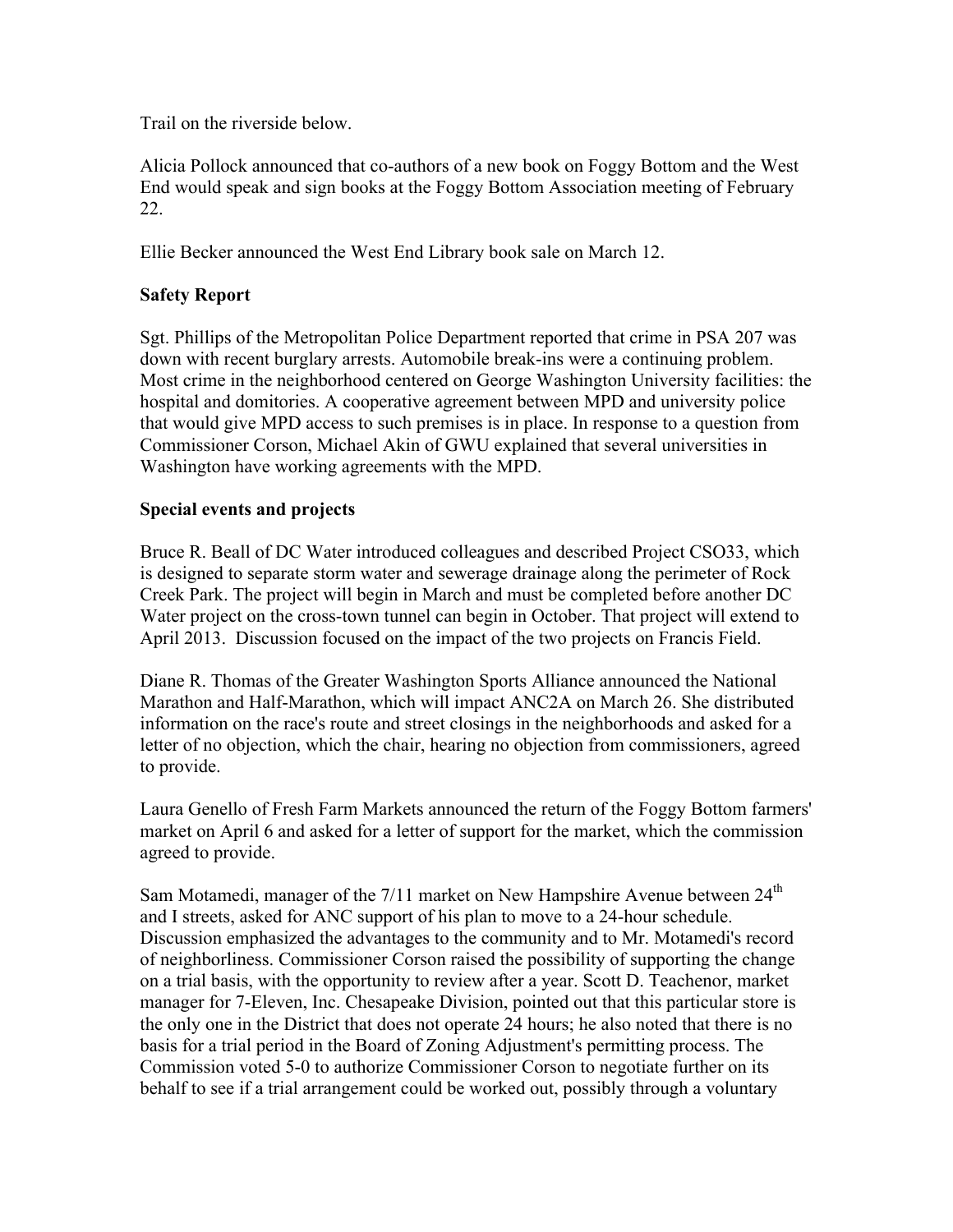agreement.

Rick Bauman of BikeDC presented information on a "community bike ride" planned for May 22 and handed out a schedule and route map for the event. He asked for a letter of no objection, which the chair, hearing no objection, agreed to provide.

Chair Coder described the 2nd Annual Duke Ellington Birthday Concert planned for April 29 at Duke Ellington Park at the intersection of New Hampshire Avenue with  $21<sup>st</sup>$  and M streets. This year's concert will feature student musical groups from George Washington University and the Duke Ellington School of the Arts. She asked that a letter of no objection be sent to the Department of Parks and Recreation, which the commission agreed to provide.

Kim Russo of George Washington University Hospital, Inc., described plans for the renovation and expansion of the hospital's Emergency Department. The project involves only interior construction and is in response to growing demand for the department's services. Discussion focused on the service area for the hospital in general and the Emergency Department in particular. On motion of Commissioner Coder, the commission voted to send a letter of no objection.

Commissioner Corson introduced a resolution on campus caps. In response to a question, he noted that Mayor Gray had raised the issue and that this resolution is aimed at keeping current protections in place. Mr. Akin emphasized that the university has not sought to have the caps removed. After accepting a friendly amendment from Commissioner Irizarry, Mr. Corson moved adoption, which passed by a vote of 5-0. The text of the resolution may be found in appendix 1.

# **Regulatory Agenda**

## **GWU Science and Engineering Complex**

Brittany Waddell of George Washington University introduced the team presenting the design of GWU's proposed Science and Engineering Complex, which goes before the Zoning Commission on March 24 as a second-stage Planned Unit Development (PUD). David Avitabile of Goulston & Storrs explained that the project was one of sixteen development sites approved under the first-stage PUD embodied in the 2007 Campus Plan and that thereby the Zoning Commission had already authorized the square footage, height and FAR ratio of this design.

Craig S. Spangler of Ballinger, the architectural firm engaged to design the project, presented an overview, including demolition plans, reduction of curb cuts in sidewalks, pedestrian and loading dock access and the design program. He described a "very porous building" that consolidates existing science and engineering programs now scattered across the campus into a single building yet provides for public passthroughs and visual access to labs, public space, consolidation of service areas and 3000 square feet of retail space on the frontage facing Square 54. He explained the environmental features of the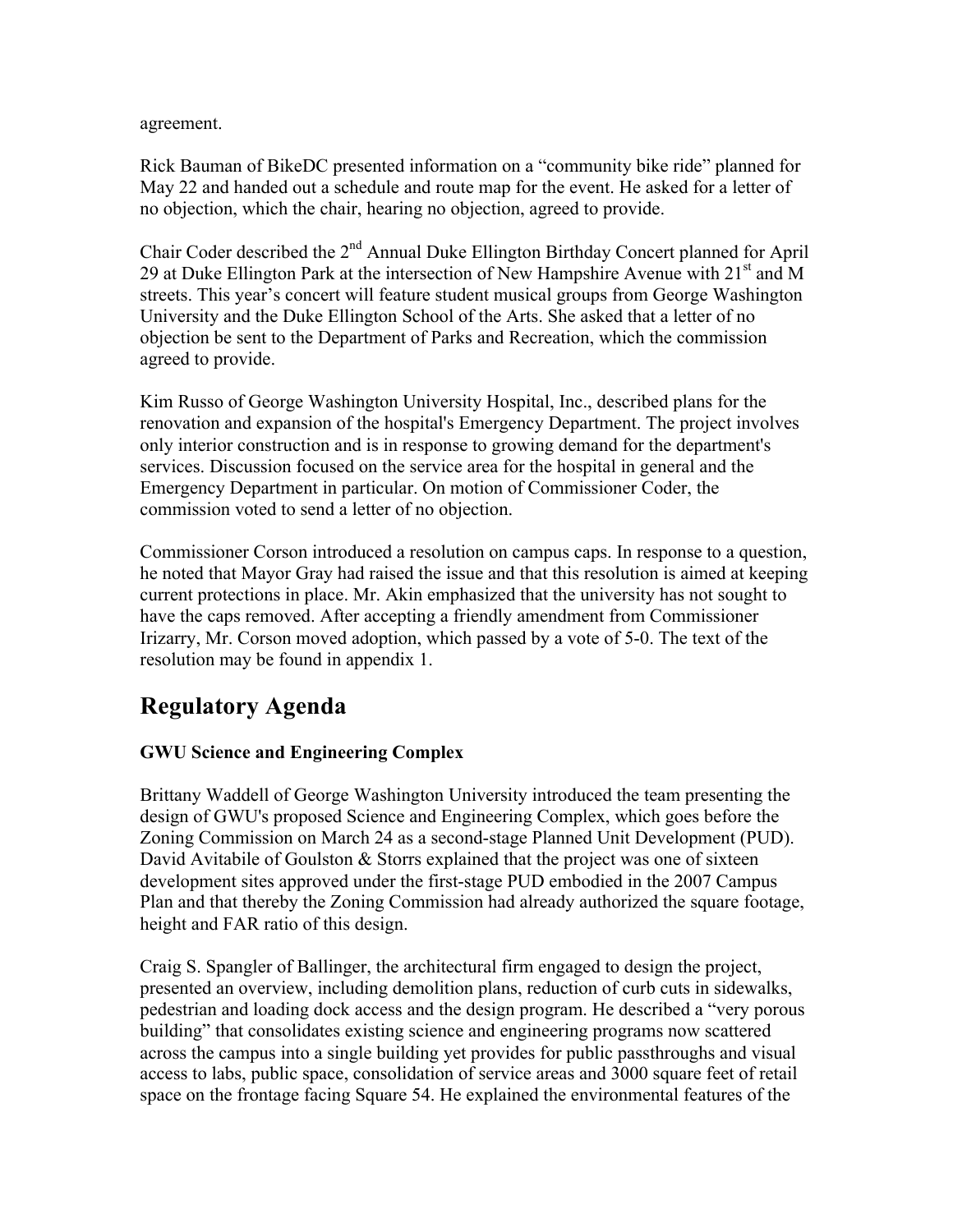building and emphasized design features that harmonized with nearby existing buildings.

Robert Schiesel of Gorover/Slade transportation planners explained the transportation impact study that guides the dispersal of parking spaces that will replace those lost by demolition of the parking garage on the Science and Engineering Complex site. Susie Cora of GWU explained the interim parking plans during the construction phase and the plans for redistributing parking spaces among faculty and staff members at the university.

Discussion focused on two issues: the adequacy of the transportation management plan and the question of whether or not the community had been adequately compensated for the increase in density represented by this project by the amenities negotiated with the DC Office of Planning at the time of the first-stage PUD approval. Both issues led to a discussion of the need for a second entrance to the Foggy Bottom metro station and to the financing problems revealed by WMATA representatives at the ANC's January 19 meeting. All speakers agreed that a second entrance would benefit both the community and the university and that the construction of the proposed SEC was a logical time to initiate such a project. The question remains who would pay for a second entrance, since WMATA was emphatic that it could and would not.

Commissioner Coder introduced a motion of opposition to the SEC project, citing the concerns raised above. Commissioner Corson stated his continuing frustration over the fact that, due to the opposition of the ANC and Foggy Bottom Association to the original planning process, there had been no opportunity for community input on specific amenities. He expressed further frustration at GWU's failing to reveal details of the fourteen additional projects authorized by the first-stage PUD. Commissioner Malinen proposed amending the resolution to include references to the amenities described by Mr. Spangler and others. Commissioner Corson added a clause to the resolution expressing the conclusion that the proffered amenities were not proportionate to the "upzoning" by which Square 55 was changed from R-5-D to C-3-C. Commissioner Irizarry proposed altering the order in which the ANC's objections were expressed, noting that the draft resolution gave disproportionate emphasis to the demolition of Building K and its significant role in Foggy Bottom's African-American history. Commissioner Harmon emphasized the value to the community of the proposed second metro entrance.

Commissioner Coder accepted the above friendly amendments and, after further discussion, the resolution passed by a vote of 5-0. This resolution is appended to these minutes as Appendix 2.

# **Committee Reports & Administration**

The library's closing hour having been reached, the remaining agenda items passed over until the next meeting and this meeting adjourned at 9:28 PM.

**Appendix 1**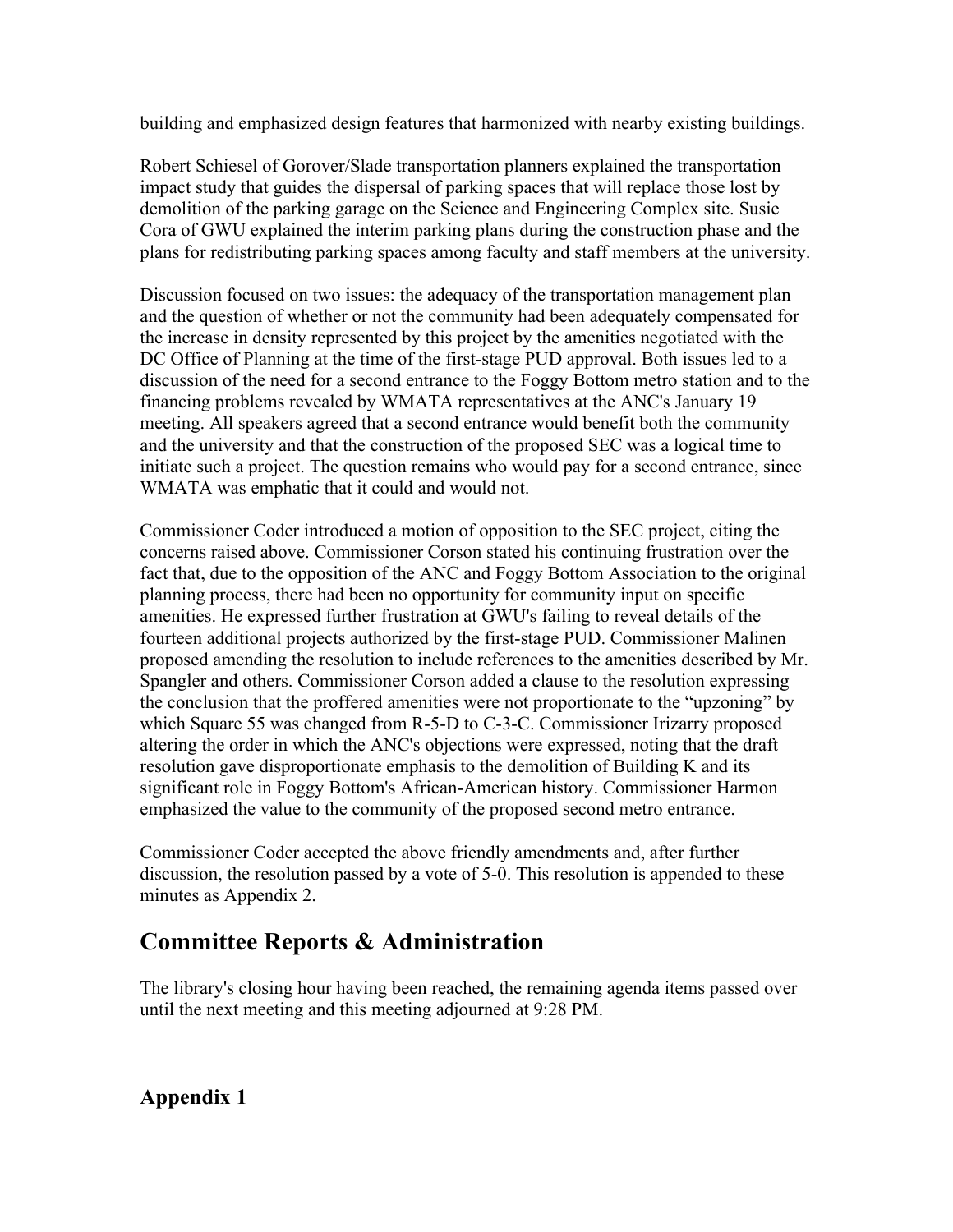## **INSERT REVISED RESOLUTION**

## **Appendix 2**

## Government of the District of Columbia Foggy Bottom and West End Advisory Neighborhood Commission 2A

 $\mathcal{L}_\text{max}$  , and the contract of the contract of the contract of the contract of the contract of the contract of the contract of the contract of the contract of the contract of the contract of the contract of the contr  $\overline{c}/\overline{o}$  West End Library 1101 24<sup>th</sup> St., N.W. Washington DC 20037

### **DRAFT**

February X, 2011

Anthony Hood Chairman D.C. Zoning Commission 441  $4<sup>th</sup>$  Street, NW, Suite 210 Washington, DC 20001

> Re: **Z.C. Case No. 06-11/06-12 Application of The George Washington University (GWU) for Approval of Second Stage PUD Square 55 (Science and Engineering Complex)**

Dear Chairman Hood and Members of the Commission:

Advisory Neighborhood Commission (ANC) 2A has examined the above-referenced application and has also heard both informal and formal presentations of the application by GWU officials at duly noticed, regularly scheduled ANC meetings with quorums present, most recently on Feburary 16, 2011, at which meeting, with 5 of 6 commissioners present constituting a quorum, ANC 2A adopted the following resolution by a vote of 5 to 0.

**RESOLVED** that ANC 2A has an objection on the application and wishes to bring to the Zoning Commission's attention the following concerns and requests that the Zoning Commission's review of the application takes these into consideration: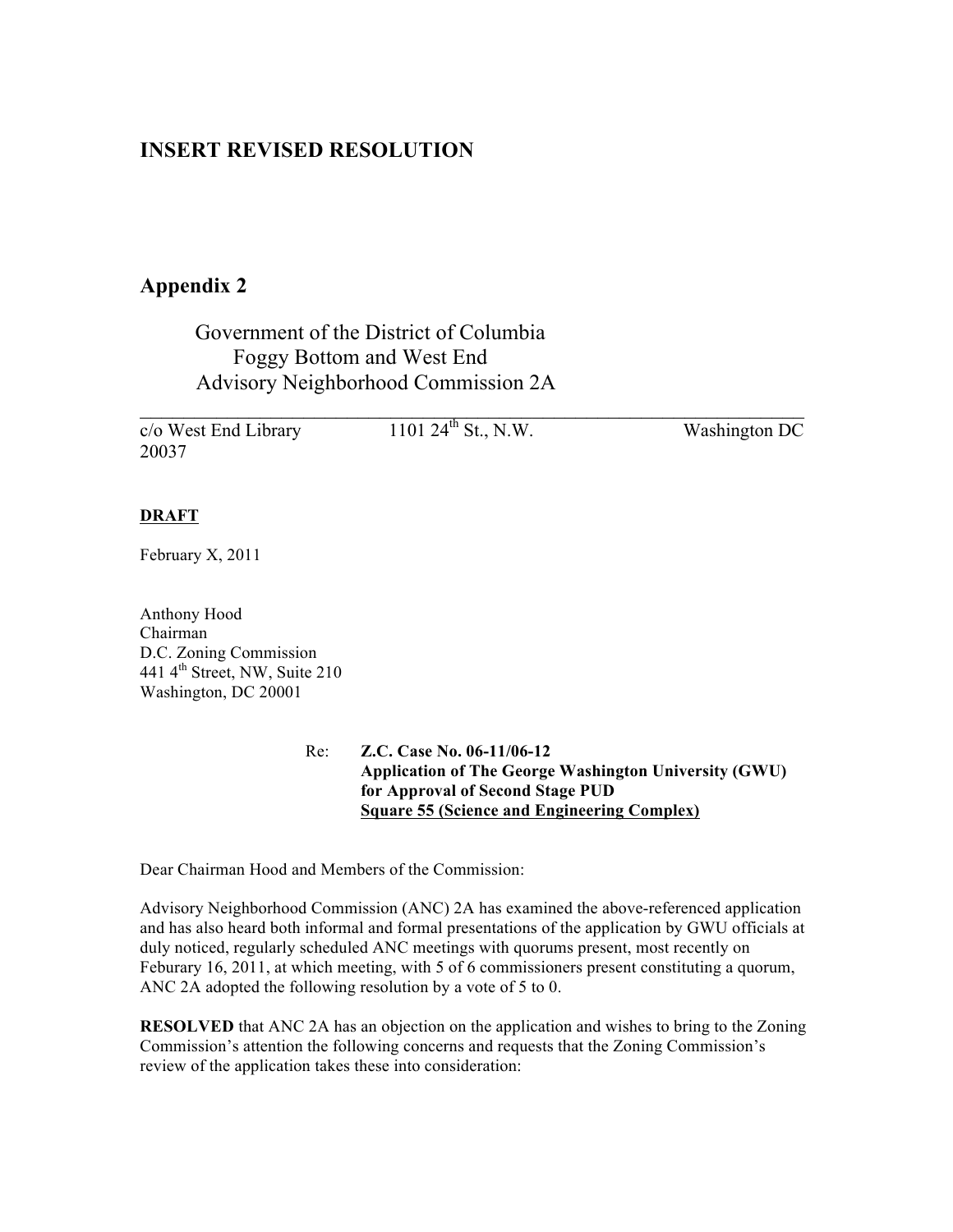#### **Transportation Planning**

The commission again heard significant concerns about transportation planning as it related to Square 55 as well as the applicant's broader development strategy. The commission feels it is important at this time to have GWU, as one of the largest employers in Washington, work with WMATA and other significant employers in the Foggy Bottom area to more clearly define a plan for the addition of a second metro entrance, as it should be contemplated in the context of the "smart growth" development at the Square 55 site.

The commission also asks that the applicant address pedestrian mobility and safety, especially along Eye, H and  $22<sup>nd</sup>$  Streets, given the expected significant increases generated by both the Square 55 project and the soon-to-be-completed Square 54 project. Related, the commission asks that the Zoning Commission study carefully the width of the sidewalks proposed. In addition, the commission would like to see further details on the proposed transportation management plan, and requests the consideration of the addition of a stoplight at the corner of  $22<sup>nd</sup>$  and Eye Streets if this is not already contemplated. The applicant should provide more specifics about the proposed, interim campus parking plan which suggests utilization of spaces at the Kennedy Center. The ANC would like clarity on any addition shuttle requirements and related negative impacts to the historic Foggy Bottom residential district.

### **Community Amenities**

The commission recognizes that the applicant has proffered amenities related to Square 55, which include the addition of bike spaces, sustainable design, streetscape improvements, historic designation and contributing architecture. However, given the up-zoning of the site from R-5-D to C-3-C, and in comparison to the amenity package proffered for the Square 54 development, the commission feels the current amenity package is seriously deficient, and feels that the applicant's should focus on expediting the addition of a second metro entrance, including providing capital to support its development. This type of amenity would provide significant benefit both to the campus and the broader community.

#### **Historic Preservation and Displacement of Campus Activities**

While the ANC is pleased to see GW's emphasis on an overall historic preservation plan, the commission is disappointed that the plan does not include Building K, located at  $817.23<sup>rd</sup>$ Street, which is set to be demolished as part of the Square 55 project. Building K is surrounded by three Art Deco apartment buildings (now dormitories) that GW has put forth for historic landmark status.

It should be noted that Building K's history and design are both unique. The building was originally built in 1914 for the African-American congregation of Liberty Baptist Church. The building played an important role during residential Foggy Bottom and West End's gentrification during the 1930s-1960s, and the ensuing consternation that the transformation generated in the (then) largely African-American, economically disadvantaged residents. The neighborhood association, the Lincoln Citizens Association, formed in the 1930s to protest slum-clearing efforts which decimated available housing, often held their meetings at the Liberty Baptist Church building. Building K's Art Deco façade is indeed unique, currently included in the Art Deco Society of Washington's tour route. The building was built in the Colonial Revival style; after GWU acquired the building in 1960, the facade was altered (but only slightly - it is still instantly recognizable when compared to pre-1960 photos of the building). The result is a facade very much Art Deco in appearance, with clean horizontal lines and (painted) white brick. This was apparently done to make the building